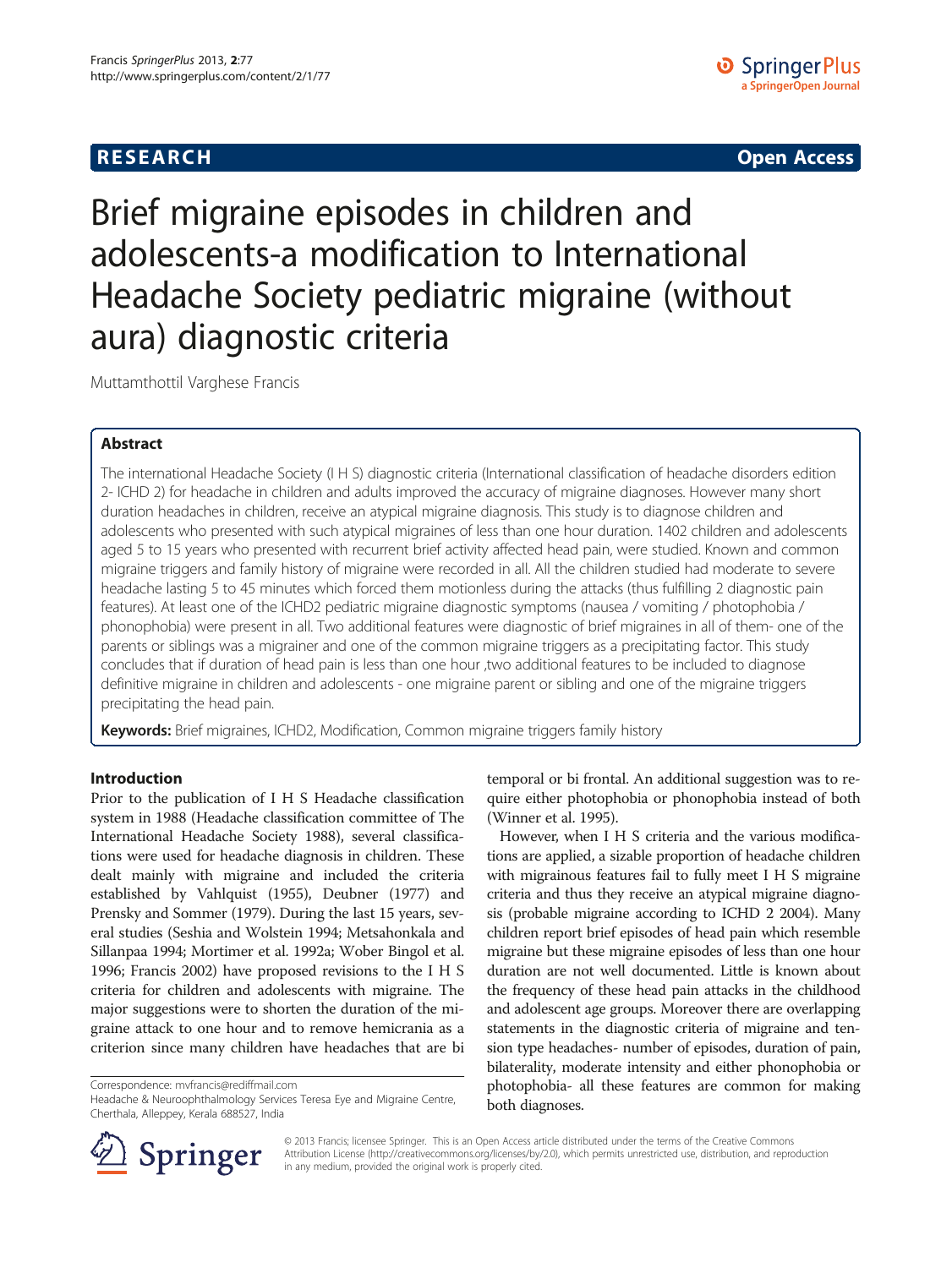Present study is undertaken to document brief migraine episodes lasting less than one hour duration in children and to suggest additional features to distinguish migraine from tension type headaches and to propose a modification to pediatric migraine (without aura) diagnostic criteria.

## **Methods**

9620 children and adolescents aged 5 to 15 years who presented with recurrent short duration head pain of less than 2 hours at The Teresa Eye and Migraine centre and St Sebastians Visitation Hospital, Arthunkal in Cherthala, Alleppey were studied prospectively, spanning 4 years. Children attending the monthly charity headache camps also included. The inclusion criteria were designed from the authors 15 years experience (Francis [2002](#page-3-0), [2004](#page-3-0)) in managing nearly 30,000 headache children prior to this study. The inclusion criteria were recurrent head pain (minimum 5 episodes) of less than one hour duration, activity affected (motionless) during the head pain episodes, one ICHD 2 diagnostic associated feature (nausea / vomiting / phonophobia / and or photophobia), one common migraine trigger precipitating the attacks and one parent or sibling suffering from ICHD 2 Migraine (with or without aura) headaches. Information regarding the duration, severity, quality and location of head pain and behaviour during head pain episodes were also recorded. Children with visual manifestations, typical ICHD2 tension type headaches and other headaches of eye, ENT and dental origin were excluded so also fever and other systemic and organic illnesses.

## Results

1402 children and adolescents fulfilled the inclusion criteria to diagnose brief migraine episodes of less than one hour duration (5 minutes to 45 minutes). There were 842 girls and 560 boys. The headache characteristics, common migraine triggers and family history of 1402 children are given below.

## Headache characteristics

Duration - 5 to 15 minutes 112(8%), 15 to 30 minutes 211(15%), 30 to 45 minutes 1079(77%). Location - always unilateral 448(32%), bilateral 785 (56%), unilateral spreading to bilateral 169(12%). Quality - pulsating 518(37%), non pulsating 617(44%), just ache(not able to explain) 267(19%). Behaviour during attack- sit quiet 588 (42%), lie down (with or without pressing on temples) 449(32%), applying balm and sleep off 365(26%). Associated features- nausea 252(18%), vomiting 196 (14%), phonophobia 883(63%) and photophobia 798(57%).

### Common migraine triggers

exposure to sunlight 1290(92%), travelling by bus 673 (46%), strenous physical exercises like dancing and cycling 590(42%), sleep disturbances 336(23%), missing meal at the right time 296(21%).1010(72%) reported more than one trigger.

Tension anxiety situations like examinations and funerals were another significant common trigger but omitted in this study, not to confuse with tension type headaches.

## Family history

mother−1148 (82%) father−155 (11%) siblings−99 (7%)

DIAGNOSTIC CRITERIA of migraine without aura

## ICHD 2

5 attacks Duration 1 to 48 hours Pain characteristics (2 of 4) Either bilateral or unilateral Pulsating quality Moderate to severe intensity Aggravated by routine activities

Autonomic symptoms (associated features) (1 of 3) Nausea / vomiting / Photophobia and phonophobia

(ICHD 2 recommends both photophobia and phonophobia for diagnosis and for untreated duration of less than 2 hours, corroboration by prospective diary studies).

Episodic tension type headache (ICHD 2)

## Diagnostic criteria

10 episodes duration −30 minutes to 7 days 2 of 4 pain characteristics Bilateral location Non pulsating quality Mild or moderate intensity Not aggravated by routine physical activities Autonomic symptoms or associated features Both of the following No nausea or vomiting No more than one of phonophobia or photophobia

## **Discussion**

Studies show that in children and adolescents, migraine tends to be of shorter duration. The duration of head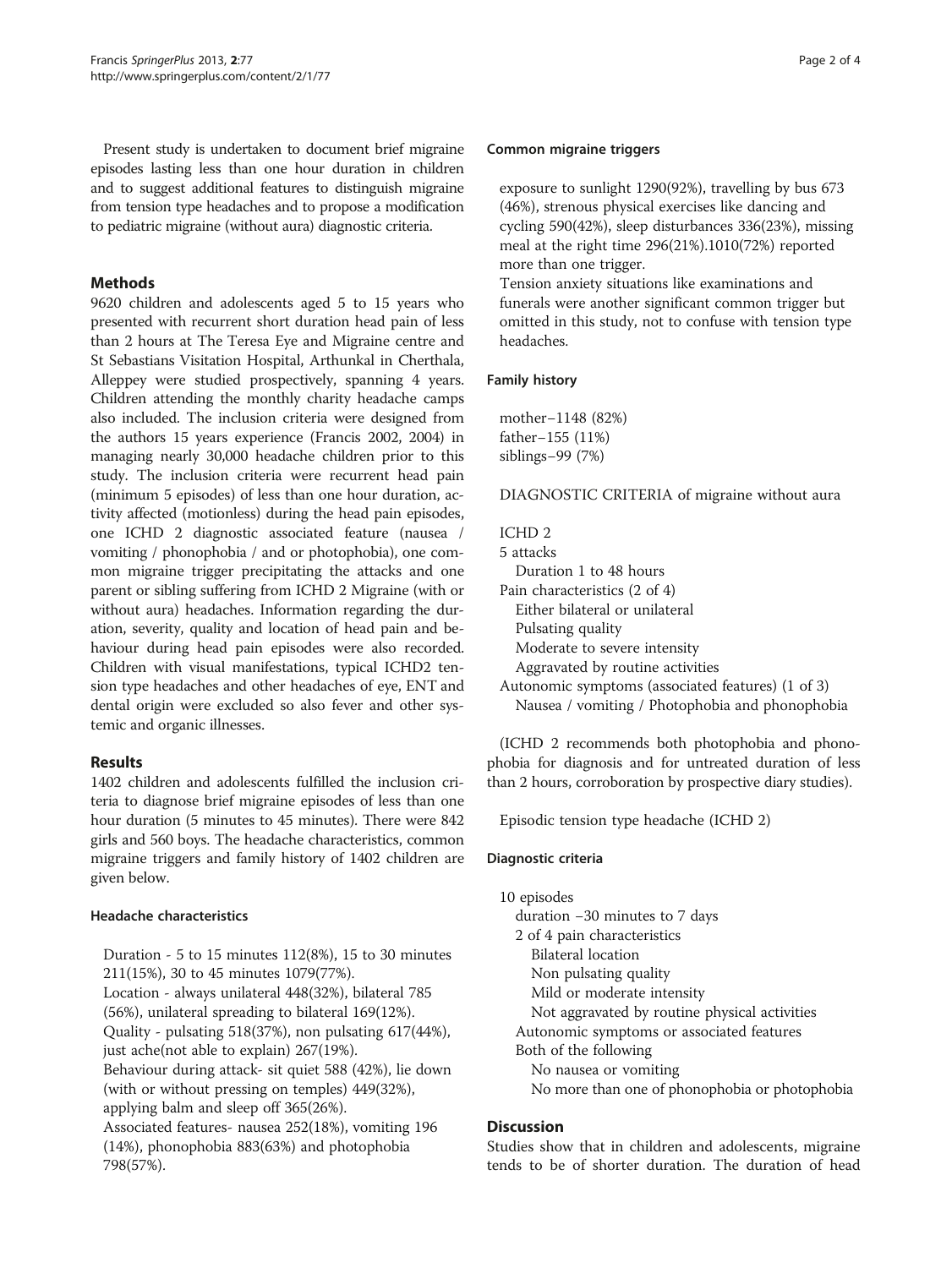pain was reported to be less than 2 h in 11–81% and less than one hour in 8 to 25% in different studies (Maytal et al. [1997](#page-3-0); Mortimer et al. [1992b](#page-3-0)). Similarly Metsahonkala ([1994\)](#page-3-0) reported that when duration was omitted as a criterion the prevalence of migraine increased by 25.9%. In fact Gherpelli and colleagues [\(1998](#page-3-0)) found that entirely excluding duration criterion increased the sensitivity without decreasing the specificity of pediatric migraine diagnosis. This study supports the suggestion of decreasing the criterion on the minimal duration of head pain to less than one hour for migraine without aura in children.

In this study, 1402 children reported recurrent activity affected head pain lasting 5 to 45 minutes with one of the associated diagnostic migraine features of nausea / vomiting / phonophobia / and or photophobia. It was difficult to get the symptoms of both phonophobia and photophobia from majority of these children at first consultation and interviewing both the parents, family members and class mates were necessary in eliciting both the symptoms. This is usually not possible and practical in countries like India, where huge volumes of patients (up to 250 /day) have to be examined on a daily basis. The behaviour during head pain episodes like switching off TV and radio, closing the door and putting off lights, covering the heads with blanket or cloth when lying down with head pain, getting angry or shouting at family members or classmates when they try to talk etc. were indirect evidences suggestive of both.

All of them were getting the headpain attacks when exposed to one or more of the common migraine triggers (Francis [2002](#page-3-0), [2004](#page-3-0), [2009](#page-3-0)) in this region. Exposure to sunlight and traveling by bus were the most common triggers. Mortimer et al. [\(1992b\)](#page-3-0) reported that a migraine trigger could be identified in 44.4% of the children aged 8–11 years. In children more than 8 years tiredness, exercise, noise, glaring light, missing a meal were all reported as migraine precipitants by different studies. Rossi et al. [\(1989](#page-3-0)) documented psychological stress followed by physical stress as the commonest precipitating factors in childhood migraines. This is the first study to document common migraine triggers in a region to aid in the migraine without aura diagnostic work up. Majority of the children and their parents reported same common triggers with exposure to sunlight precipitating migraine in nearly 90% of them. Trigger factors are less common or less obvious in patients with episodic tension type headaches. It is documented that emotional stress, lack of sleep (Blau [1990](#page-3-0)) and menstruation can trigger or aggravate both TTH and migraine but activity getting affected, other common migraine triggers precipitating pain and family history will favour a diagnosis of migraine in such clinically confusing scenario (Francis [2009](#page-3-0)). This study didn't consider stress and menstruation as triggers and lack of sleep is found to be one of the very common triggers for ICHD2 migraine in this region of India.

Family history revealed mother (82%), father or sibling suffering from ICHD2 migraine with or without aura. Migraine is a familial disorder, although disagreement exists regarding the mode of inheritance. If one looks at the families of children with migraine, 50 to 90% of relatives also have migraine. Parents must be questioned in detail to find out migraine symptoms. Most of them considered their headaches are different from what their children are getting. The diagnoses as told to them by their medical practitioners (the first contact practitioner in their life) are sinus, low (especially if dizzy spells are associated with headaches) or high blood pressure, tension, spectacle related, ear balance dysfunction especially when dizziness or vertigo associated with recurrent headaches, anemia, vitamin deficiency or functional. Therefore leading questions like whether they get headache when exposed to sunlight, bus traveling or other known or common migraine triggers must be specifically asked to unravel migraine symptomatology. It was indeed surprising to find out that some parents considered head throbbing, severe head discomfort and head pain as different entities. Many mothers thought that sun exposure headaches are normal ordinary headaches and there is no need to mention about it to the doctor. When details of these headaches were asked typical migraine features were revealed.

This study shows that reducing the time duration to less than one hour would considerably increase the number of children diagnosed with migraine. One can argue that this time reduction might increase the overlap between the diagnostic criteria of migraine and tension type headaches but it can be easily overcome by adding one common/ known migraine trigger and one family member suffering from ICHD2 migraine to the present diagnostic features. One cannot consider any other diagnoses in these children even if only one of phonophobia or photophobia is present. Other short duration activity affected headaches like cluster headaches and paroxysmal hemicranias, though reported in children, are very rare and no case was diagnosed in this age group during the study period. Short duration mild to moderate non throbbing headaches attributed to uncorrected refractive errors, phorias and tropias were diagnosed when prolonged and tiring near or far focusing precipitated peri orbital pain. Other brief headaches attributed to cough, valsalva, cold, external compression etc. were easy to diagnose clinically and was not a problem differentiating from brief migraine without aura episodes. Children and adolescents complaining of aura like manifestations were not included in this study and benign occipital epilepsies with brief colored auras with automatisms were not a diagnostic consideration in these patients.

A critical analysis of the I CHD2 diagnostic criteria for migraine and tension, exposes more than one overlapping statements. In this study, majority of the children presented with bilateral (68%) non throbbing (63%) headaches (this